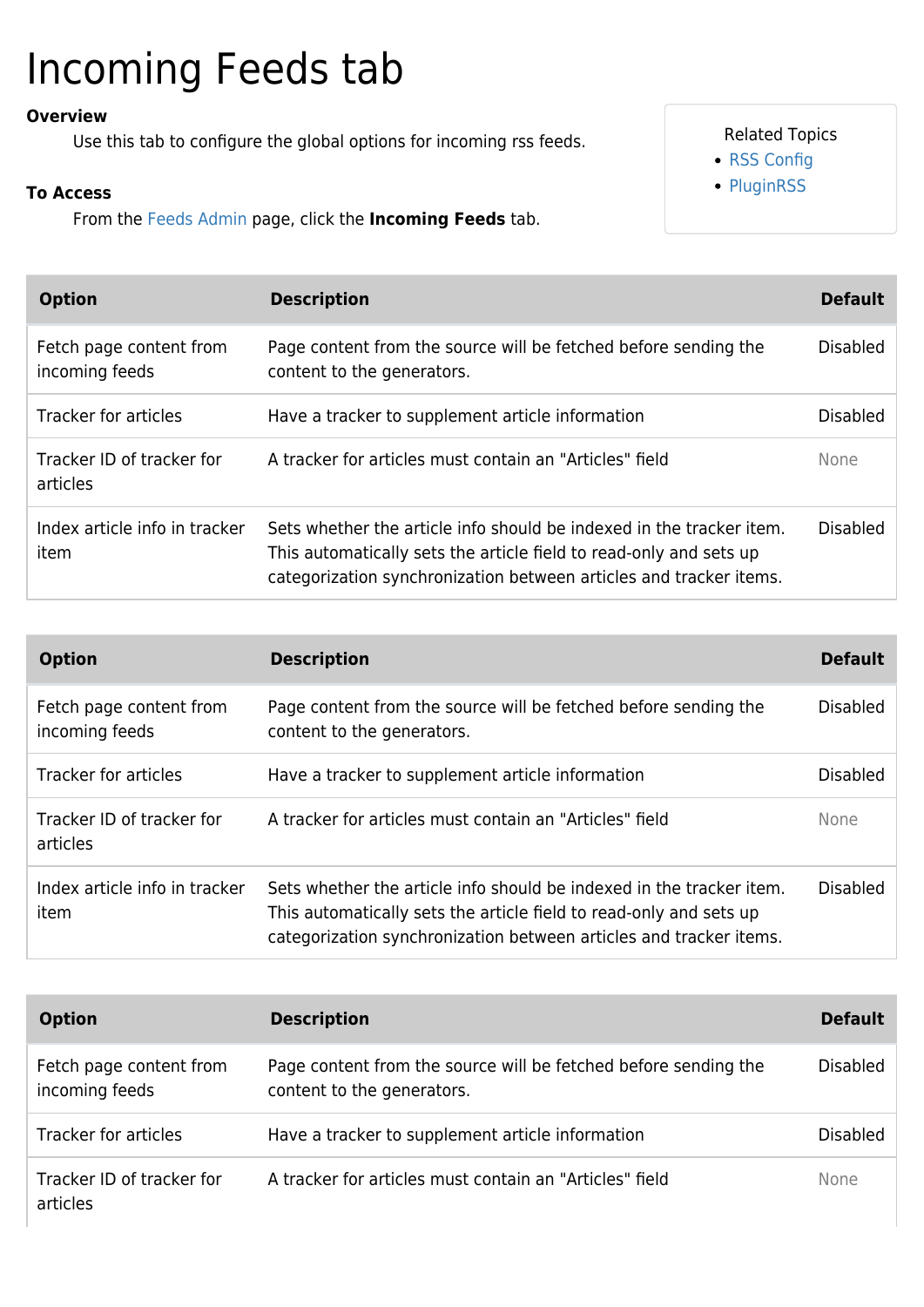| <b>Option</b>                         | <b>Description</b>                                                                                                                                                                                               | <b>Default</b>  |
|---------------------------------------|------------------------------------------------------------------------------------------------------------------------------------------------------------------------------------------------------------------|-----------------|
| Index article info in tracker<br>item | Sets whether the article info should be indexed in the tracker item.<br>This automatically sets the article field to read-only and sets up<br>categorization synchronization between articles and tracker items. | <b>Disabled</b> |

| <b>Option</b>                             | <b>Description</b>                                                                                                                                                                                               | <b>Default</b>  |
|-------------------------------------------|------------------------------------------------------------------------------------------------------------------------------------------------------------------------------------------------------------------|-----------------|
| Fetch page content from<br>incoming feeds | Page content from the source will be fetched before sending the<br>content to the generators.                                                                                                                    | <b>Disabled</b> |
| <b>Tracker for articles</b>               | Have a tracker to supplement article information                                                                                                                                                                 | <b>Disabled</b> |
| Tracker ID of tracker for<br>articles     | A tracker for articles must contain an "Articles" field                                                                                                                                                          | <b>None</b>     |
| Index article info in tracker<br>item     | Sets whether the article info should be indexed in the tracker item.<br>This automatically sets the article field to read-only and sets up<br>categorization synchronization between articles and tracker items. | <b>Disabled</b> |

| <b>Option</b>                             | <b>Description</b>                                                                                                                                                                                               | <b>Default</b>  |
|-------------------------------------------|------------------------------------------------------------------------------------------------------------------------------------------------------------------------------------------------------------------|-----------------|
| Fetch page content from<br>incoming feeds | Page content from the source will be fetched before sending the<br>content to the generators.                                                                                                                    | <b>Disabled</b> |
| <b>Tracker for articles</b>               | Have a tracker to supplement article information                                                                                                                                                                 | <b>Disabled</b> |
| Tracker ID of tracker for<br>articles     | A tracker for articles must contain an "Articles" field                                                                                                                                                          | <b>None</b>     |
| Index article info in tracker<br>item     | Sets whether the article info should be indexed in the tracker item.<br>This automatically sets the article field to read-only and sets up<br>categorization synchronization between articles and tracker items. | <b>Disabled</b> |

| <b>Option</b>                             | <b>Description</b>                                                                                                | <b>Default</b>  |
|-------------------------------------------|-------------------------------------------------------------------------------------------------------------------|-----------------|
| Fetch page content from<br>incoming feeds | Page content from the source will be fetched before sending<br>the content to the generators.                     | <b>Disabled</b> |
| Path to PHP-Readability library           | Enter path to PHP-Readability library php file here.<br><b>★</b> Not included with Tiki due to licensing reasons. | <b>None</b>     |
| <b>Tracker for articles</b>               | Have a tracker to supplement article information                                                                  | <b>Disabled</b> |
| Tracker ID of tracker for articles        | A tracker for articles must contain an "Articles" field                                                           | None            |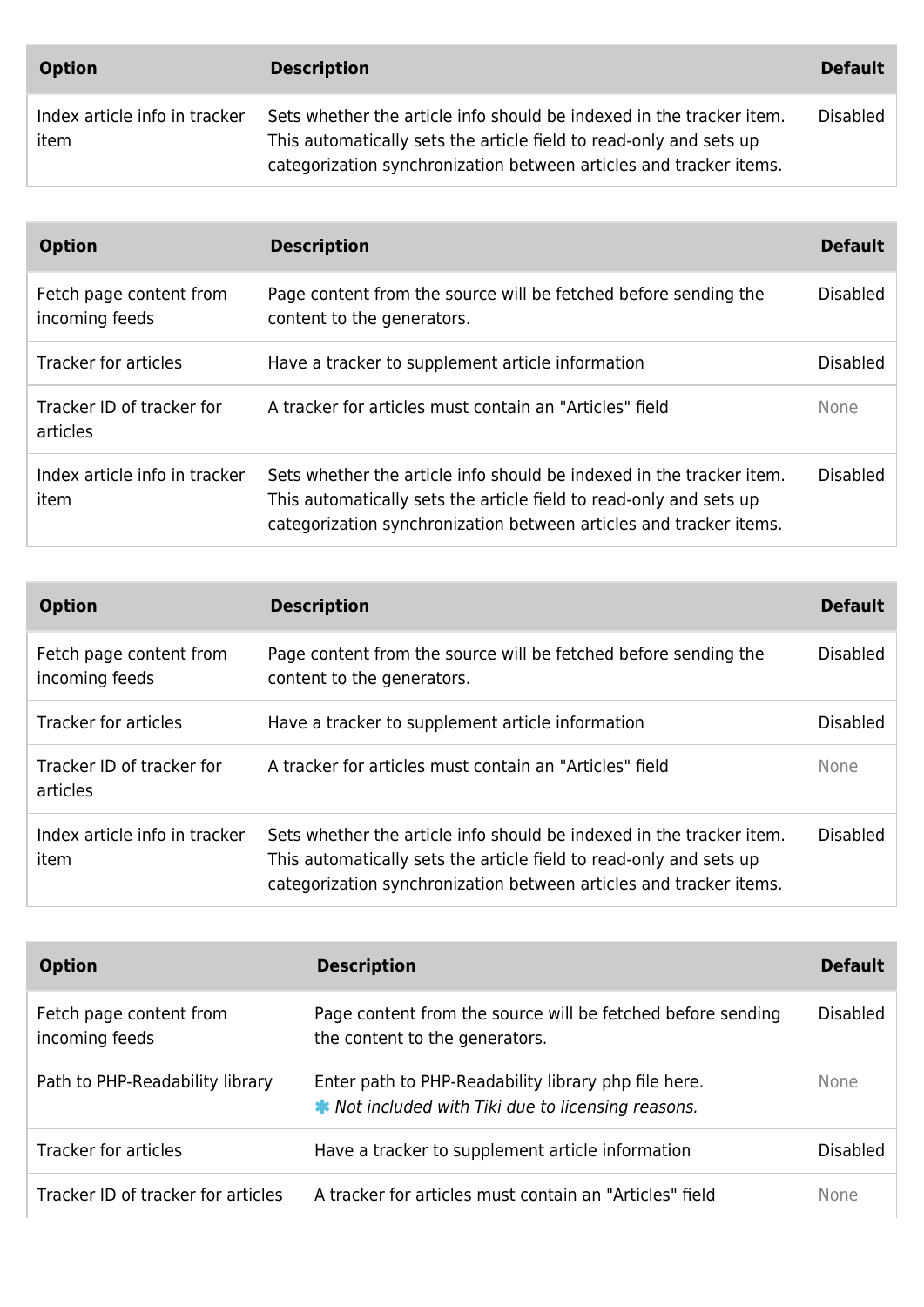| <b>Option</b>                      | <b>Description</b>                                                                                                                                                                                                  | <b>Default</b> |
|------------------------------------|---------------------------------------------------------------------------------------------------------------------------------------------------------------------------------------------------------------------|----------------|
| Index article info in tracker item | Sets whether the article info should be indexed in the tracker<br>item. This automatically sets the article field to read-only and<br>sets up categorization synchronization between articles and<br>tracker items. | Disabled       |

| <b>Option</b>                             | <b>Description</b>                                                                                                                                                                                                  | <b>Default</b>  |
|-------------------------------------------|---------------------------------------------------------------------------------------------------------------------------------------------------------------------------------------------------------------------|-----------------|
| Fetch page content from<br>incoming feeds | Page content from the source will be fetched before sending<br>the content to the generators                                                                                                                        | <b>Disabled</b> |
| Path to PHP-Readability library           | Enter path to PHP-Readability library php file here.<br><b>★</b> Not included with Tiki due to licensing reasons.                                                                                                   | None            |
| <b>Tracker for articles</b>               | Have a tracker to supplement article information                                                                                                                                                                    | <b>Disabled</b> |
| Tracker ID of tracker for articles        | A tracker for articles must contain an "Articles" field.                                                                                                                                                            | <b>None</b>     |
| Index article info in tracker item        | Sets whether the article info should be indexed in the tracker<br>item. This automatically sets the article field to read-only and<br>sets up categorization synchronization between articles and<br>tracker items. | <b>Disabled</b> |

| <b>Option</b>                             | <b>Description</b>                                                                                                                                                                                                  | <b>Default</b>  |
|-------------------------------------------|---------------------------------------------------------------------------------------------------------------------------------------------------------------------------------------------------------------------|-----------------|
| Fetch page content from<br>incoming feeds | Page content from the source will be fetched before sending<br>the content to the generators                                                                                                                        | <b>Disabled</b> |
| Path to PHP-Readability library           | Enter path to PHP-Readability library php file here.<br><b>★</b> Not included with Tiki due to licensing reasons.                                                                                                   | <b>None</b>     |
| <b>Tracker for articles</b>               | Have a tracker to supplement article information                                                                                                                                                                    | <b>Disabled</b> |
| Tracker ID of tracker for articles        | The tracker that is for articles must contain an "Articles" field                                                                                                                                                   | <b>None</b>     |
| Index article info in tracker item        | Sets whether the article info should be indexed in the tracker<br>item. This automatically sets the article field to read-only and<br>sets up categorization synchronization between articles and<br>tracker items. | <b>Disabled</b> |

| <b>Option</b>                             | <b>Description</b>                                                                           | <b>Default</b>  |
|-------------------------------------------|----------------------------------------------------------------------------------------------|-----------------|
| Fetch page content from<br>incoming feeds | Page content from the source will be fetched before sending<br>the content to the generators | <b>Disabled</b> |